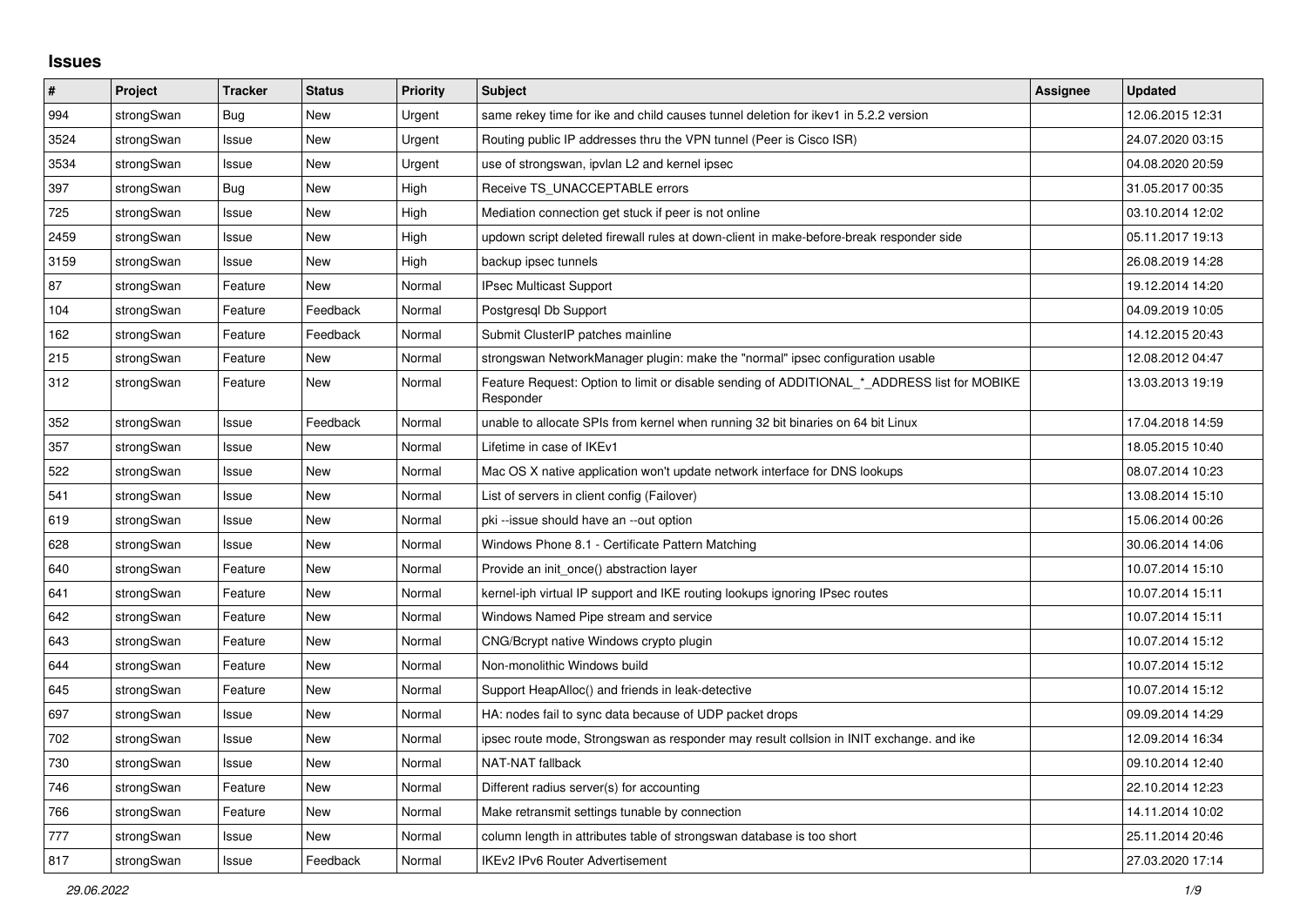| $\vert$ # | Project    | <b>Tracker</b> | <b>Status</b> | <b>Priority</b> | <b>Subject</b>                                                                                          | <b>Assignee</b> | <b>Updated</b>   |
|-----------|------------|----------------|---------------|-----------------|---------------------------------------------------------------------------------------------------------|-----------------|------------------|
| 923       | strongSwan | Issue          | <b>New</b>    | Normal          | MOBIKE not working on HA cluster                                                                        |                 | 09.04.2015 09:46 |
| 926       | strongSwan | Issue          | <b>New</b>    | Normal          | HA: resync errors when a node is joining a cluster                                                      |                 | 10.04.2015 15:05 |
| 927       | strongSwan | Feature        | New           | Normal          | Charon: Implement route events and add an consumer in updown plugin                                     |                 | 11.04.2015 12:02 |
| 930       | strongSwan | Feature        | New           | Normal          | Option to have non-sequential v6 roadwarrior addresses                                                  |                 | 12.01.2016 16:36 |
| 973       | strongSwan | Issue          | New           | Normal          | IKEv2 dpd + auto=route + tunnel downtime cause additional CHILD_SAs                                     |                 | 29.05.2015 17:40 |
| 974       | strongSwan | Issue          | <b>New</b>    | Normal          | Charon crash on Mac OS with IPv6 Virtual IP                                                             |                 | 26.08.2021 21:07 |
| 1000      | strongSwan | Feature        | Feedback      | Normal          | Raise ALERT TS MISMATCH in IKE V1                                                                       |                 | 09.09.2015 12:47 |
| 1008      | strongSwan | Feature        | Feedback      | Normal          | FARP for IPv6                                                                                           |                 | 14.12.2015 20:59 |
| 1057      | strongSwan | Feature        | New           | Normal          | conn switching based on eap identity                                                                    |                 | 24.03.2020 10:14 |
| 1068      | strongSwan | Bug            | Feedback      | Normal          | strongswan 5.3.2 and IKEv1 in transport mode causes NO_PROPOSAL_CHOSEN error                            |                 | 26.01.2018 13:30 |
| 1079      | strongSwan | Feature        | Feedback      | Normal          | Future Plans for firwall configuration equivalent under FreeBSD                                         |                 | 21.08.2015 15:58 |
| 1081      | strongSwan | Feature        | New           | Normal          | Active/standby VPN Gateway Failover                                                                     |                 | 21.08.2015 22:01 |
| 1082      | strongSwan | Feature        | Feedback      | Normal          | Framed-Route to set leftsubnet                                                                          |                 | 07.10.2016 10:02 |
| 1157      | strongSwan | Issue          | Feedback      | Normal          | Message ID overflow RFC 5996 2.2                                                                        |                 | 12.10.2015 13:52 |
| 1207      | strongSwan | Feature        | New           | Normal          | Add more than 2 hosts support to HA plugin and make it configurable                                     |                 | 08.12.2015 05:05 |
| 1251      | strongSwan | Feature        | New           | Normal          | FreeBSD HA                                                                                              |                 | 11.01.2016 22:01 |
| 1253      | strongSwan | Feature        | Feedback      | Normal          | Strongswan doesn't support CA bundles                                                                   |                 | 19.01.2016 11:23 |
| 1265      | strongSwan | Feature        | <b>New</b>    | Normal          | An option to disable NAT-T                                                                              |                 | 23.06.2021 19:41 |
| 1271      | strongSwan | Issue          | <b>New</b>    | Normal          | X.509 UTF-8 support                                                                                     |                 | 17.01.2016 14:39 |
| 1276      | strongSwan | Issue          | Feedback      | Normal          | Threading: ext-auth hook blocks any other connection attempt                                            |                 | 27.01.2016 12:28 |
| 1289      | strongSwan | Issue          | <b>New</b>    | Normal          | HA plugin should sync last sent packet                                                                  |                 | 01.02.2016 13:59 |
| 1334      | strongSwan | Issue          | Feedback      | Normal          | Version 5.3.5, duplicated tunnel aftr IKE_SA rekeyed                                                    |                 | 10.03.2016 11:06 |
| 1338      | strongSwan | Issue          | Feedback      | Normal          | problem with changing esp algorithm in strongswan                                                       |                 | 10.03.2016 18:23 |
| 1383      | strongSwan | Issue          | Feedback      | Normal          | How to limit the amount of the installed Child_SAs                                                      |                 | 08.04.2016 11:20 |
| 1422      | strongSwan | Issue          | Feedback      | Normal          | IKEv1: IKE_SA reauth vs. CHILD_SA rekey race prevents IKE_SA reauthentication in time                   |                 | 20.04.2016 15:06 |
| 1456      | strongSwan | Issue          | Feedback      | Normal          | Missing Tunnel-Client-Endpoint & Tunnel-Server-Endpoint AVP in RADIUS Accounting Start/Stop<br>messages |                 | 11.05.2016 11:54 |
| 1482      | strongSwan | Feature        | Feedback      | Normal          | Allow changing init_limit_half_open etc. at runtime by reloading strongswan.conf                        |                 | 26.05.2016 14:49 |
| 1506      | strongSwan | Feature        | Feedback      | Normal          | Enhance DoS protection to deny users that failed Authentication                                         |                 | 17.06.2016 14:31 |
| 1559      | strongSwan | Feature        | Feedback      | Normal          | Expose received XAUTH/EAP username/password prompts via VICI, send secrets via VICI on<br>prompt        |                 | 09.05.2017 16:28 |
| 2077      | strongSwan | Issue          | Feedback      | Normal          | Grace period before reassigning offline IP lease                                                        |                 | 06.10.2017 10:44 |
| 2095      | strongSwan | Feature        | Feedback      | Normal          | Support liveness check in Strongswan                                                                    |                 | 31.05.2017 00:56 |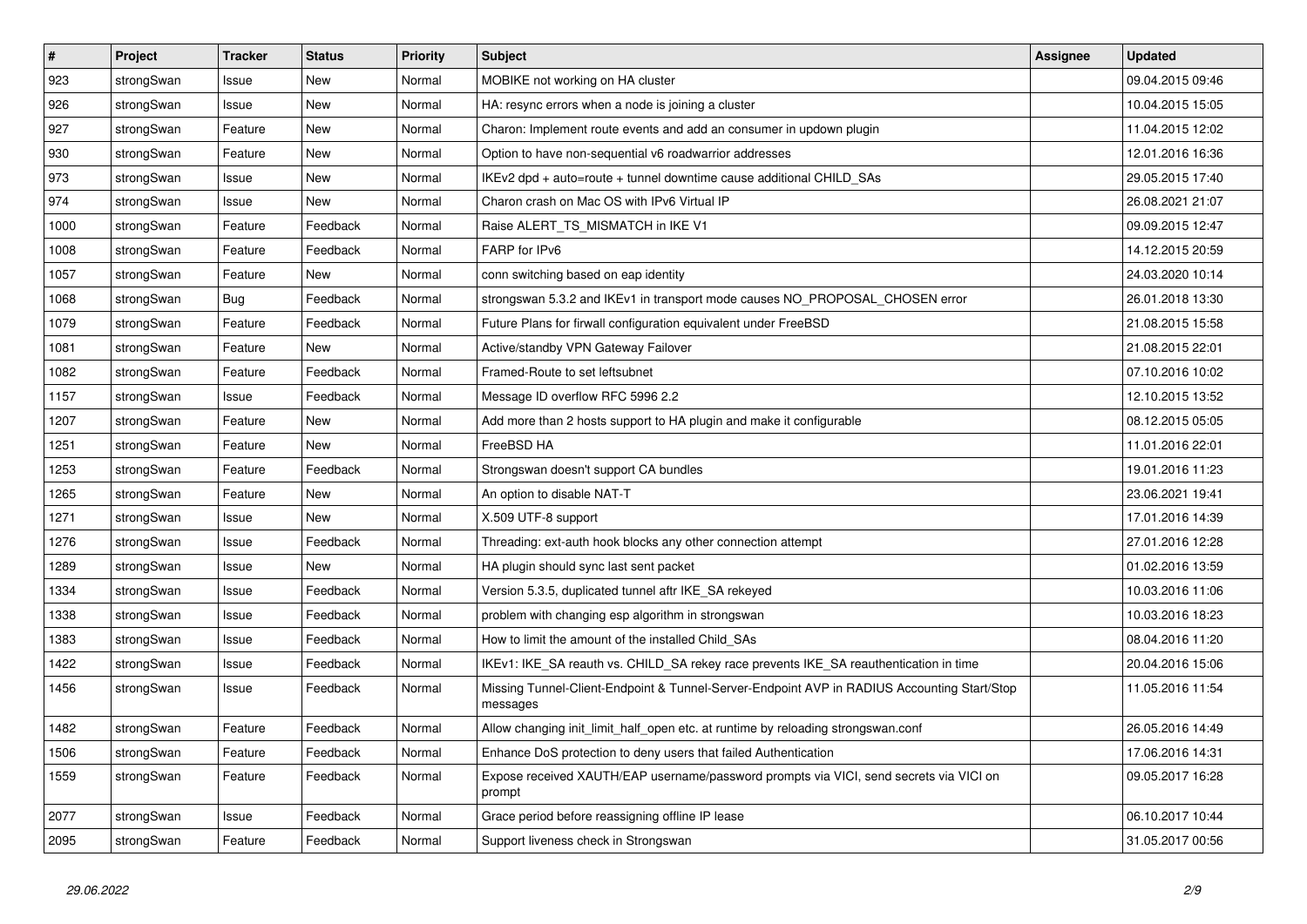| $\sharp$ | Project    | <b>Tracker</b> | <b>Status</b> | <b>Priority</b> | <b>Subject</b>                                                                                                                                          | <b>Assignee</b> | <b>Updated</b>   |
|----------|------------|----------------|---------------|-----------------|---------------------------------------------------------------------------------------------------------------------------------------------------------|-----------------|------------------|
| 2110     | strongSwan | Issue          | Feedback      | Normal          | Remote Identity (IDr) in IKE AUTH Response is sent as hex-encoded binary value instead of text<br>when setting leftid to type KEY_ID (leftid=@#xxxxxxx) |                 | 13.09.2016 21:42 |
| 2112     | strongSwan | Issue          | New           | Normal          | Broadcast packets are not relayed from Lan to Vpn clilent                                                                                               |                 | 14.09.2016 14:18 |
| 2160     | strongSwan | Issue          | Feedback      | Normal          | support for opportunistic encryption                                                                                                                    |                 | 06.05.2020 10:32 |
| 2165     | strongSwan | Feature        | Feedback      | Normal          | missing LIBRESSL_VERSION_NUMBER support                                                                                                                 |                 | 03.11.2016 09:23 |
| 2178     | strongSwan | Issue          | New           | Normal          | ha and updown                                                                                                                                           |                 | 01.12.2016 13:53 |
| 2184     | strongSwan | Issue          | Feedback      | Normal          | configuration with multiple RSA keys                                                                                                                    |                 | 14.12.2016 13:09 |
| 2185     | strongSwan | Feature        | Feedback      | Normal          | INTERNAL_IP4_SUBNET Attribute Support in Android Client                                                                                                 |                 | 10.12.2016 01:14 |
| 2202     | strongSwan | Feature        | Feedback      | Normal          | Radius NAS IP to be specified                                                                                                                           |                 | 18.01.2017 17:58 |
| 2203     | strongSwan | Issue          | Feedback      | Normal          | Protecting symetric traffic using high availability in gateway to gateway setup (both active)                                                           |                 | 15.02.2017 14:20 |
| 2260     | strongSwan | Issue          | New           | Normal          | Number of CHILD_SA for a single connection grows over time                                                                                              |                 | 28.02.2017 13:46 |
| 2273     | strongSwan | Bug            | Feedback      | Normal          | Unable to install strongswan client helper on OSX El Capitan                                                                                            |                 | 10.03.2017 15:34 |
| 2307     | strongSwan | Feature        | Feedback      | Normal          | Permit installation of trap policy for CHILD_SA configurations with unset local_addrs                                                                   |                 | 26.04.2017 15:04 |
| 2319     | strongSwan | Issue          | Feedback      | Normal          | gives up trying to bring up connection after DNS SERVFAIL                                                                                               |                 | 08.05.2017 15:41 |
| 2357     | strongSwan | Issue          | Feedback      | Normal          | How to initiate IPsec SA Transport Mode without IKE?                                                                                                    |                 | 18.01.2021 18:36 |
| 2361     | strongSwan | Feature        | New           | Normal          | Import .sswan files from NetworkManager                                                                                                                 |                 | 12.06.2017 15:25 |
| 2394     | strongSwan | Issue          | Feedback      | Normal          | IP is not assigned after re-authentication                                                                                                              |                 | 04.08.2017 19:03 |
| 2400     | strongSwan | Issue          | Feedback      | Normal          | Is DPD supposed to detect dead tunnel, or dead IKE instance                                                                                             |                 | 11.01.2019 22:53 |
| 2411     | strongSwan | Issue          | Feedback      | Normal          | VPN server name resolution is done via overlay DNS server upon IKE disconnect                                                                           |                 | 22.08.2017 10:42 |
| 2432     | strongSwan | Issue          | New           | Normal          | PLUTO_ME can be different for up-client and down-client                                                                                                 |                 | 21.09.2017 11:57 |
| 2446     | strongSwan | Issue          | Feedback      | Normal          | Traffic loss during IKE reauth despite make-before-break enabled                                                                                        |                 | 27.11.2017 17:12 |
| 2464     | strongSwan | Issue          | New           | Normal          | How to Loadbalance strongswan IPsec via NGINX?                                                                                                          |                 | 12.11.2017 19:16 |
| 2495     | strongSwan | Feature        | Feedback      | Normal          | LibreSSL Plugin                                                                                                                                         |                 | 13.12.2017 09:29 |
| 2560     | strongSwan | Issue          | Feedback      | Normal          | Duplicate CA cert requests sent                                                                                                                         |                 | 28.02.2018 10:54 |
| 2580     | strongSwan | Issue          | Feedback      | Normal          | [CFG] handling xx attribute failed in Android or Ubuntu, but works in macOS                                                                             |                 | 09.03.2018 17:49 |
| 2618     | strongSwan | Issue          | Feedback      | Normal          | Query regarding assignment of Tunnel IP                                                                                                                 |                 | 09.04.2018 10:57 |
| 2621     | strongSwan | Issue          | Feedback      | Normal          | Android: VPN connection stops working, strongSwan shows Connected                                                                                       |                 | 06.07.2018 13:06 |
| 2668     | strongSwan | Feature        | Feedback      | Normal          | UE shall include the DEVICE_IDENTITY Notify payload                                                                                                     |                 | 22.05.2018 13:48 |
| 2671     | strongSwan | Issue          | New           | Normal          | Passing user-supplied cerificate file names to charon-nm is problematic                                                                                 |                 | 23.05.2018 21:27 |
| 2678     | strongSwan | Issue          | Feedback      | Normal          | Phase 1 issue                                                                                                                                           |                 | 07.06.2018 20:06 |
| 2682     | strongSwan | Issue          | New           | Normal          | IMV/IMC (re)Attestation                                                                                                                                 |                 | 07.06.2018 21:25 |
| 2691     | strongSwan | Issue          | New           | Normal          | Strongswan and KSOFTIRQ cpu utilization                                                                                                                 |                 | 26.06.2018 14:34 |
| 2701     | strongSwan | Issue          | New           | Normal          | Low bandwidth when Iperfing data thorugh IPSEC tunnel                                                                                                   |                 | 07.07.2020 13:38 |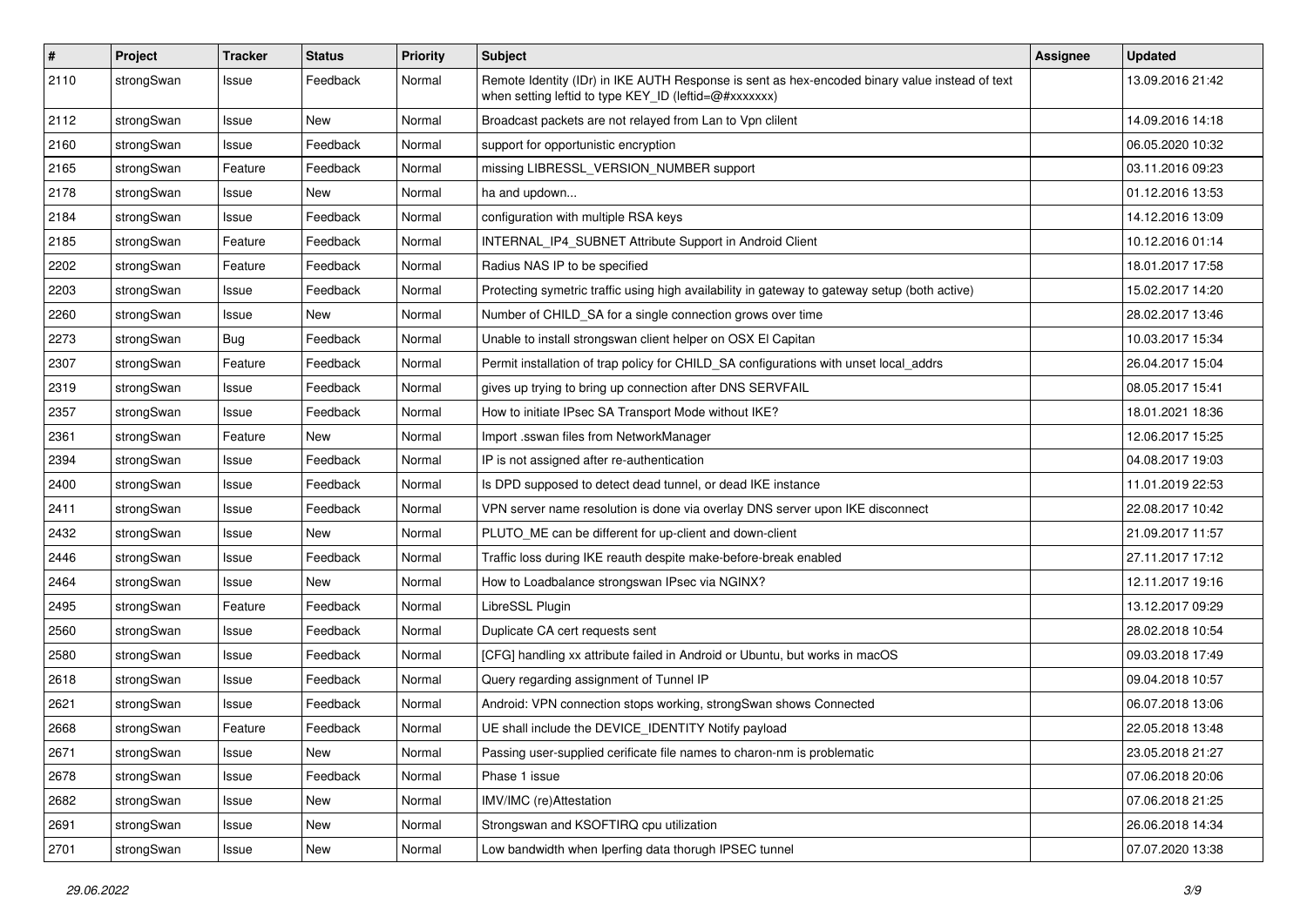| $\pmb{\#}$ | Project    | <b>Tracker</b> | <b>Status</b> | <b>Priority</b> | <b>Subject</b>                                                                                                     | <b>Assignee</b> | <b>Updated</b>   |
|------------|------------|----------------|---------------|-----------------|--------------------------------------------------------------------------------------------------------------------|-----------------|------------------|
| 2707       | strongSwan | Feature        | New           | Normal          | More attributes taken/translated from radius attributes                                                            |                 | 14.07.2018 15:21 |
| 2726       | strongSwan | Issue          | Feedback      | Normal          | Strongswan selects wrong source IP                                                                                 |                 | 23.08.2018 13:38 |
| 2729       | strongSwan | Feature        | Feedback      | Normal          | Does Swanctl provide the same option as Ipsec with the rightID using a %?                                          |                 | 20.09.2018 17:37 |
| 2750       | strongSwan | Issue          | Feedback      | Normal          | setting WFP SA SPI failed: 0x80320035                                                                              |                 | 27.05.2019 11:59 |
| 2793       | strongSwan | Feature        | Feedback      | Normal          | Remote identity with certificate                                                                                   |                 | 15.10.2018 10:20 |
| 2814       | strongSwan | Feature        | Feedback      | Normal          | Force Keepalive Packets if There is no NAT                                                                         |                 | 29.10.2018 15:47 |
| 2816       | strongSwan | Issue          | Feedback      | Normal          | order of DNS entries is reversed in /etc/resolv.conf                                                               |                 | 06.11.2018 10:41 |
| 2835       | strongSwan | Issue          | Feedback      | Normal          | Rekeyed SA can't be deleted in standby node                                                                        |                 | 19.12.2018 02:52 |
| 2870       | strongSwan | Issue          | Feedback      | Normal          | DNS resolution outside of tunnel if DNS server is in remote TS                                                     |                 | 22.01.2019 11:06 |
| 2958       | strongSwan | Issue          | Feedback      | Normal          | Trap policies with unspecified remote IP covering multiple specific ports constantly produce new<br><b>IKE SAs</b> |                 | 11.03.2019 15:03 |
| 2964       | strongSwan | Issue          | Feedback      | Normal          | Route to IKE Gateway Fails to Update Under Particular Configuration                                                |                 | 13.03.2019 10:38 |
| 2966       | strongSwan | Issue          | Feedback      | Normal          | Problems with large amount of subnets in leftsubnet configuration                                                  |                 | 02.04.2019 10:35 |
| 2972       | strongSwan | Feature        | Feedback      | Normal          | how to add X509v3 Key Usage: Key Encipherment                                                                      |                 | 13.03.2019 13:59 |
| 3072       | strongSwan | Issue          | Feedback      | Normal          | Windows 10: setting WFP SA SPI fails with error 0x80320014                                                         |                 | 29.05.2019 14:34 |
| 3075       | strongSwan | Feature        | New           | Normal          | <b>IPsec Labelling</b>                                                                                             |                 | 29.05.2019 17:09 |
| 3097       | strongSwan | Issue          | Feedback      | Normal          | charon restart behaviour                                                                                           |                 | 24.06.2019 16:09 |
| 3104       | strongSwan | Feature        | Feedback      | Normal          | EAP-RADIUS: binding address feature for routers with multiple interfaces connected to LAN.                         |                 | 17.06.2021 02:26 |
| 3122       | strongSwan | Issue          | Feedback      | Normal          | Strongswan software iterupts                                                                                       |                 | 18.07.2019 02:27 |
| 3135       | strongSwan | Feature        | Feedback      | Normal          | Android client - settings for connection re-try                                                                    |                 | 12.08.2019 16:32 |
| 3151       | strongSwan | Issue          | Feedback      | Normal          | Forecast stops forwarding multicast                                                                                |                 | 26.08.2019 14:06 |
| 3154       | strongSwan | Issue          | Feedback      | Normal          | signature validation failed only with sha2                                                                         |                 | 20.08.2019 11:51 |
| 3162       | strongSwan | Feature        | Feedback      | Normal          | Strongswan Android support for default DNS suffixes (UNITY_DEF_DOMAIN flag)                                        |                 | 29.08.2019 10:29 |
| 3254       | strongSwan | Issue          | Feedback      | Normal          | Log level in android level                                                                                         |                 | 08.11.2019 08:36 |
| 3268       | strongSwan | Issue          | Feedback      | Normal          | Traffic disruption -- policy-based VPN to AWS VPN service                                                          |                 | 15.11.2019 16:53 |
| 3282       | strongSwan | Issue          | Feedback      | Normal          | Android VPN client keeps retrying in airplane mode                                                                 |                 | 29.11.2019 16:06 |
| 3285       | strongSwan | <b>Bug</b>     | Feedback      | Normal          | Virtual IPs on FreeBSD cannot set IPv6 addresses                                                                   |                 | 02.11.2021 11:04 |
| 3298       | strongSwan | Issue          | New           | Normal          | strategies to improve strongswan performance per single SA                                                         |                 | 23.12.2019 14:05 |
| 3304       | strongSwan | Issue          | Feedback      | Normal          | Found unsupported critical X.509 extension: X509v3 Name Constraints                                                |                 | 13.01.2020 14:50 |
| 3307       | strongSwan | Issue          | Feedback      | Normal          | Probable non compliance with RFC 7296 wrt traffic selector narrowing?                                              |                 | 14.01.2020 16:19 |
| 3326       | strongSwan | Issue          | New           | Normal          | update custom routing table (table 220 by default) with new routes if new networks and routes<br>appear            |                 | 10.02.2020 12:01 |
| 3342       | strongSwan | Issue          | Feedback      | Normal          | Certain fields in Storngswan on Firestick4K are not editable                                                       |                 | 20.02.2020 09:36 |
| 3366       | strongSwan | Issue          | Feedback      | Normal          | Uninstall "any" trap policy if start_action=trap with virtual IPs is used                                          |                 | 13.03.2020 14:57 |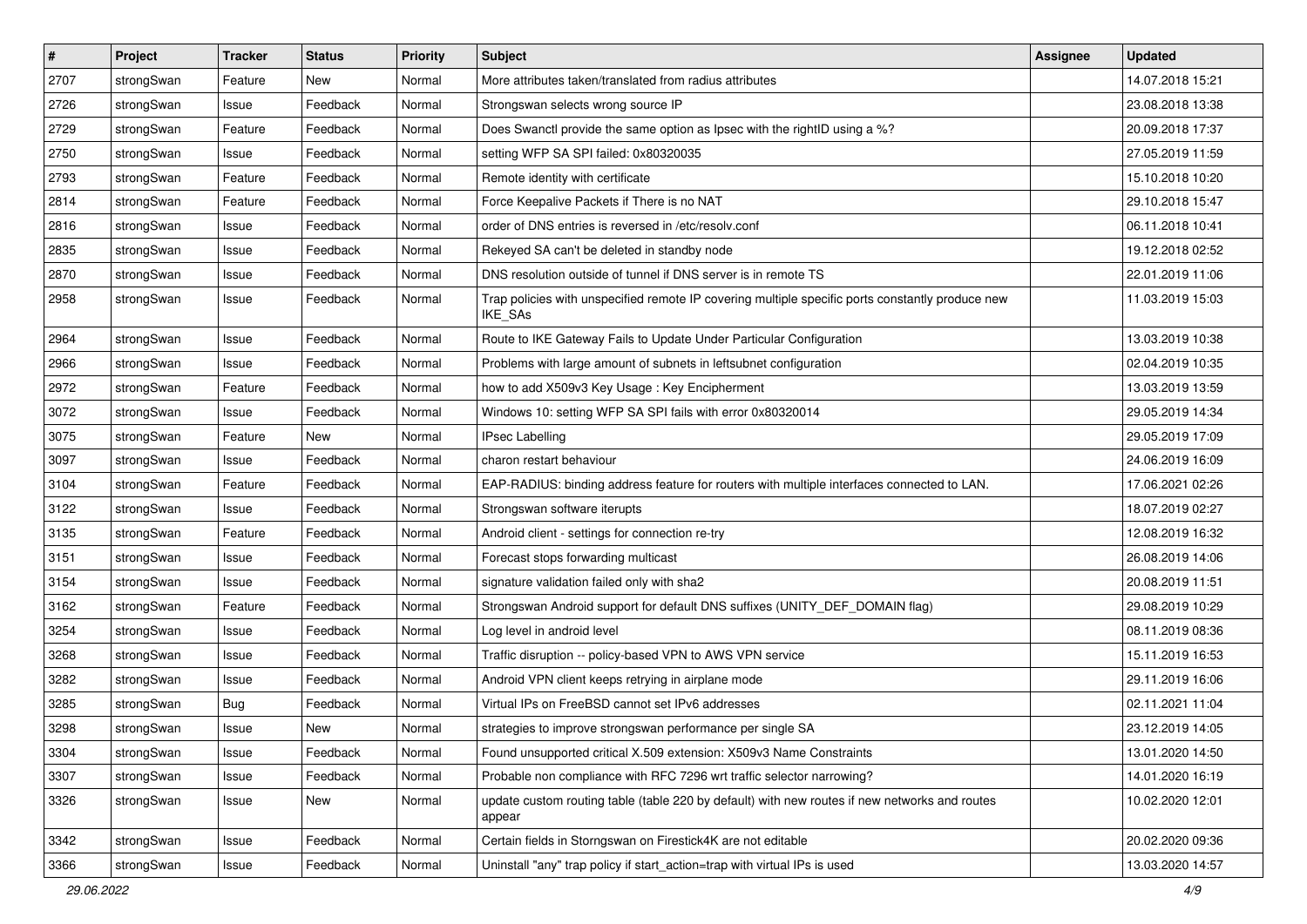| $\pmb{\#}$ | Project    | <b>Tracker</b> | <b>Status</b> | <b>Priority</b> | <b>Subject</b>                                                                              | Assignee | <b>Updated</b>   |
|------------|------------|----------------|---------------|-----------------|---------------------------------------------------------------------------------------------|----------|------------------|
| 3377       | strongSwan | Issue          | Feedback      | Normal          | Interface ID not configured during HA synchronization                                       |          | 18.03.2020 10:15 |
| 3389       | strongSwan | Issue          | Feedback      | Normal          | Child SAs not getting created after rekeying                                                |          | 30.03.2020 15:45 |
| 3392       | strongSwan | Issue          | Feedback      | Normal          | mark=%unique and no Internet-connection with VPN                                            |          | 31.07.2020 15:26 |
| 3398       | strongSwan | Feature        | New           | Normal          | Android client - allow configuring eap_id with EAP-TLS                                      |          | 06.04.2020 23:19 |
| 3400       | strongSwan | Issue          | Feedback      | Normal          | Windows 10 IKEv2 rekeying fails                                                             |          | 16.04.2020 17:08 |
| 3403       | strongSwan | Issue          | Feedback      | Normal          | IKEv2 natd false detection                                                                  |          | 09.04.2020 14:19 |
| 3422       | strongSwan | Feature        | Feedback      | Normal          | Allow multiple local.id to be specified in a single connection?                             |          | 23.04.2020 13:19 |
| 3441       | strongSwan | Feature        | New           | Normal          | [Android] Lock modification of VPN configurations on work devices                           |          | 11.05.2020 10:00 |
| 3442       | strongSwan | Issue          | Feedback      | Normal          | Apply policy based on network interface in transport mode                                   |          | 13.05.2020 10:53 |
| 3490       | strongSwan | Issue          | Feedback      | Normal          | Selecting incorrect auth mode for IKEv1                                                     |          | 21.07.2020 21:26 |
| 3496       | strongSwan | Issue          | Feedback      | Normal          | Route-based VPN - transport mode                                                            |          | 11.02.2021 09:55 |
| 3498       | strongSwan | Issue          | Feedback      | Normal          | FreeBSD + dhcp+farp plugin                                                                  |          | 22.01.2021 10:44 |
| 3499       | strongSwan | Issue          | Feedback      | Normal          | ISAKMP Signature hash algorithm / EAP-TLS Authentification                                  |          | 30.06.2020 10:40 |
| 3500       | strongSwan | Issue          | Feedback      | Normal          | swanctl --list-cert not listing all certs                                                   |          | 29.06.2020 15:25 |
| 3516       | strongSwan | Issue          | Feedback      | Normal          | Close IKE_SA after expiry without rekey/reauth                                              |          | 20.07.2020 19:32 |
| 3536       | strongSwan | Issue          | Feedback      | Normal          | When Create multiple tunnels restart ipsec service will establish fail.                     |          | 03.09.2020 13:58 |
| 3537       | strongSwan | Issue          | Feedback      | Normal          | IPv6 Packets are not transferred from server to client through IPSec using RPC protocol     |          | 01.09.2020 12:50 |
| 3545       | strongSwan | Issue          | <b>New</b>    | Normal          | Configuration model for multiple-VRF tunnel endpoints                                       |          | 18.08.2020 13:50 |
| 3552       | strongSwan | Issue          | Feedback      | Normal          | Internet disconnects after once VPN is established                                          |          | 30.08.2020 05:35 |
| 3558       | strongSwan | Issue          | Feedback      | Normal          | deleting half open IKE_SA with x.x.x.x after timeout with iOS device                        |          | 05.09.2020 21:23 |
| 3561       | strongSwan | Issue          | Feedback      | Normal          | Azure P2S VPN Linux connection error                                                        |          | 15.09.2020 12:22 |
| 3564       | strongSwan | Issue          | Feedback      | Normal          | Out of order packets are generated if strong swan is running on multiple cores              |          | 16.09.2020 10:01 |
| 3565       | strongSwan | Issue          | Feedback      | Normal          | Filtering out logs or plugin in to do so                                                    |          | 16.09.2020 11:45 |
| 3566       | strongSwan | Issue          | Feedback      | Normal          | Number of simultaneous connections limited to 1000 in a cluster                             |          | 18.09.2020 09:46 |
| 3568       | strongSwan | Issue          | Feedback      | Normal          | vpn connection is unstable                                                                  |          | 23.09.2020 16:28 |
| 3573       | strongSwan | Issue          | Feedback      | Normal          | ike2 and transit traffic                                                                    |          | 05.10.2020 10:55 |
| 3575       | strongSwan | Issue          | Feedback      | Normal          | Tunnel of IPv6 Over IPv4 not accespting Jumbo Packets                                       |          | 23.09.2020 16:44 |
| 3576       | strongSwan | Issue          | Feedback      | Normal          | strongswan on openwrt virtual ip inside ipsec tunnel                                        |          | 25.09.2020 17:01 |
| 3577       | strongSwan | Issue          | Feedback      | Normal          | StrongSwan Connection adding and deleting over network.                                     |          | 28.09.2020 15:13 |
| 3578       | strongSwan | Issue          | Feedback      | Normal          | ipsec connection to FortiClient VPN                                                         |          | 28.09.2020 15:08 |
| 3580       | strongSwan | Issue          | Feedback      | Normal          | encapsulation and packets not routing into tunnel problems                                  |          | 02.10.2020 10:03 |
| 3588       | strongSwan | Issue          | Feedback      | Normal          | VPN setup over 4G                                                                           |          | 08.10.2020 14:13 |
| 3592       | strongSwan | Issue          | Feedback      | Normal          | Tunnel reported as established but log show "found encrypted payload, but no transform set" |          | 20.10.2020 10:37 |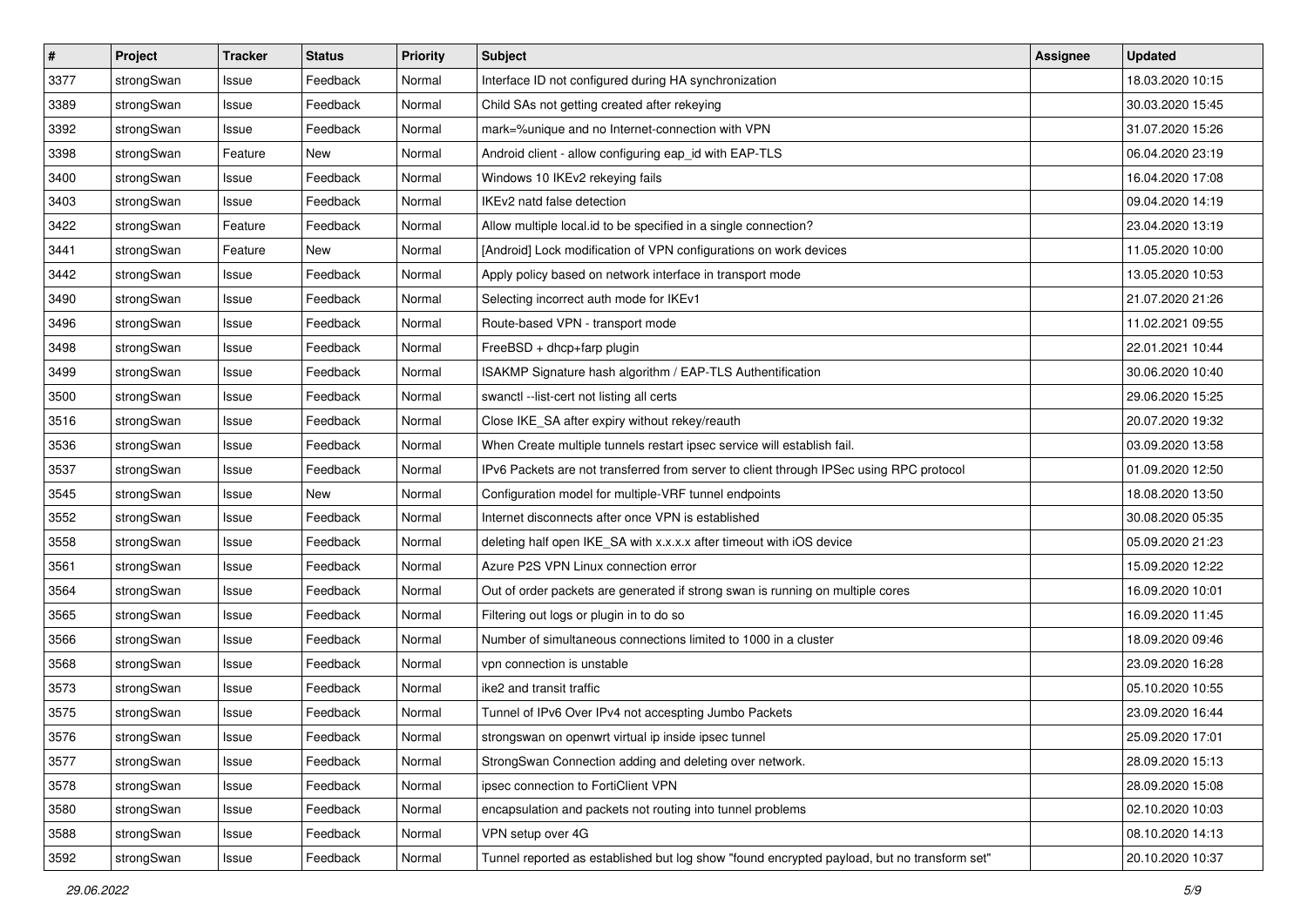| $\pmb{\#}$ | Project    | <b>Tracker</b> | <b>Status</b> | <b>Priority</b> | <b>Subject</b>                                                                                                                      | Assignee | <b>Updated</b>   |
|------------|------------|----------------|---------------|-----------------|-------------------------------------------------------------------------------------------------------------------------------------|----------|------------------|
| 3593       | strongSwan | Issue          | Feedback      | Normal          | Need variable tracking make_before_break state into updown scripts                                                                  |          | 13.10.2020 09:59 |
| 3596       | strongSwan | Issue          | Feedback      | Normal          | no issuer certificate found for                                                                                                     |          | 21.10.2020 03:27 |
| 3597       | strongSwan | Issue          | Feedback      | Normal          | IPSec Client on CentOS 8 - Can't connect using ShrewSoft VPN config file                                                            |          | 21.10.2020 16:38 |
| 3598       | strongSwan | lssue          | Feedback      | Normal          | swanctl on Windows: Support aborting execution                                                                                      |          | 19.10.2020 15:01 |
| 3603       | strongSwan | Issue          | Feedback      | Normal          | dns issue in config mode                                                                                                            |          | 20.10.2020 11:50 |
| 3604       | strongSwan | Issue          | Feedback      | Normal          | Email Notification on down status                                                                                                   |          | 21.10.2020 10:54 |
| 3607       | strongSwan | lssue          | Feedback      | Normal          | statusall option reports transport established two or three times per IP at start-up                                                |          | 27.10.2020 16:48 |
| 3609       | strongSwan | Issue          | Feedback      | Normal          | Potential DNS server IP address conflicts                                                                                           |          | 26.10.2020 11:12 |
| 3610       | strongSwan | Issue          | Feedback      | Normal          | farp plugin conflicts with DHCP service                                                                                             |          | 26.10.2020 18:06 |
| 3611       | strongSwan | Issue          | Feedback      | Normal          | Unable to Send Traffic Using NAT on EC2 Instance                                                                                    |          | 27.10.2020 16:35 |
| 3614       | strongSwan | Issue          | Feedback      | Normal          | Certificate renewal for about to expire certificates                                                                                |          | 30.10.2020 13:30 |
| 3616       | strongSwan | Issue          | Feedback      | Normal          | With Strongswan 5.7.2, unique=never not allowing multiple clients to establish tunnels with same<br>identity                        |          | 05.11.2020 12:32 |
| 3617       | strongSwan | Issue          | Feedback      | Normal          | full-offload swanctl.conf                                                                                                           |          | 03.11.2020 17:24 |
| 3618       | strongSwan | Issue          | Feedback      | Normal          | Use side-band to configure strongswan's                                                                                             |          | 09.11.2020 10:38 |
| 3625       | strongSwan | Issue          | Feedback      | Normal          | Always on VPN when the client is on the same LAN as the VPN server                                                                  |          | 10.11.2020 18:45 |
| 3628       | strongSwan | Issue          | Feedback      | Normal          | Constant `retransmit` while establishing CHILD_SA                                                                                   |          | 16.11.2020 10:14 |
| 3629       | strongSwan | Issue          | Feedback      | Normal          | IPSec enc only on specific dport/proto                                                                                              |          | 16.11.2020 10:04 |
| 3630       | strongSwan | Issue          | Feedback      | Normal          | The certificate is loaded but not used.                                                                                             |          | 18.11.2020 10:29 |
| 3640       | strongSwan | Issue          | Feedback      | Normal          | Problem surfing via VPN form Android APK on a sepcific Mobile Operator                                                              |          | 26.11.2020 11:43 |
| 3642       | strongSwan | Issue          | Feedback      | Normal          | How to distinguish encapsulated packets from different interfaces                                                                   |          | 30.11.2020 09:38 |
| 3643       | strongSwan | lssue          | Feedback      | Normal          | Strongswan and FRR NHRP                                                                                                             |          | 01.12.2020 10:55 |
| 3647       | strongSwan | Issue          | Feedback      | Normal          | Is it possible to receive INTERNAL_IP4_SUBNET attributes in updown scripts                                                          |          | 02.12.2020 17:06 |
| 3650       | strongSwan | Issue          | Feedback      | Normal          | HA behaves very strange                                                                                                             |          | 04.12.2020 08:53 |
| 3651       | strongSwan | Feature        | New           | Normal          | Support for FC-SP-2                                                                                                                 |          | 07.01.2021 20:04 |
| 3652       | strongSwan | Issue          | Feedback      | Normal          | In strongswan ipsec.conf, how to set the "ike" parameters so that it can support all hash Algorithm<br>and DH group server support? |          | 08.12.2020 12:35 |
| 3653       | strongSwan | Feature        | Feedback      | Normal          | Is there any possibility to pass any non-standard parameters for tunnels (ike or child sa) for use by<br>custom plugin?             |          | 08.12.2020 11:03 |
| 3654       | strongSwan | Issue          | Feedback      | Normal          | The L2tp/ipsec tunnel interface will not be delete when the connect abnormal interrupt.                                             |          | 08.12.2020 12:24 |
| 3662       | strongSwan | Issue          | Feedback      | Normal          | unamed session                                                                                                                      |          | 04.01.2021 11:32 |
| 3663       | strongSwan | Issue          | Feedback      | Normal          | Multiple ways to end up with duplicate / redundant child SA entries                                                                 |          | 06.01.2021 16:15 |
| 3669       | strongSwan | Issue          | Feedback      | Normal          | Failed connection to IKE SA (Checkpoint Server)                                                                                     |          | 08.01.2021 17:58 |
| 3670       | strongSwan | Issue          | Feedback      | Normal          | Can routing rules be changed without terminating and re-initiating the tunnel                                                       |          | 12.08.2021 14:29 |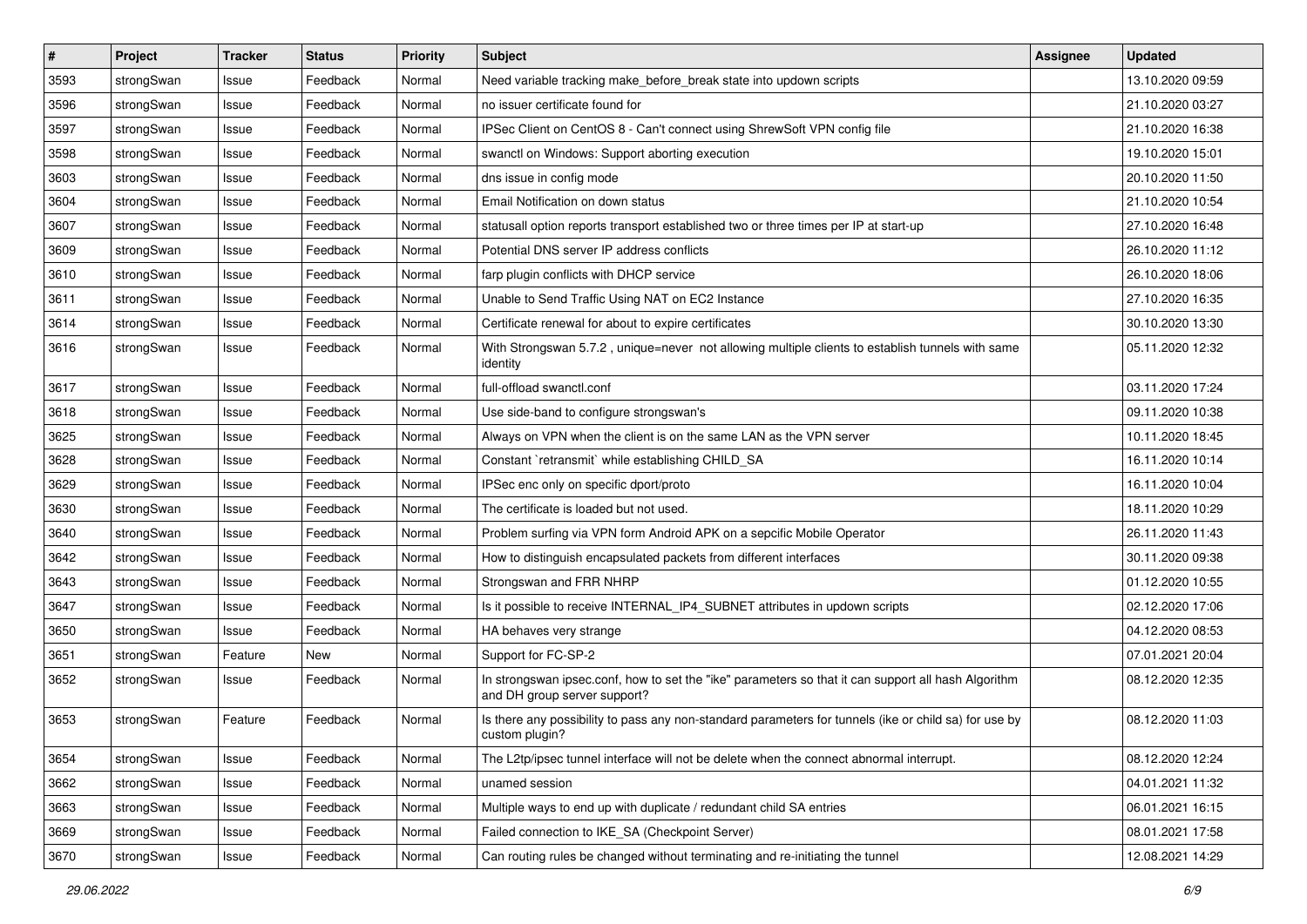| $\sharp$ | Project    | <b>Tracker</b> | <b>Status</b> | <b>Priority</b> | <b>Subject</b>                                                                      | <b>Assignee</b>    | <b>Updated</b>   |
|----------|------------|----------------|---------------|-----------------|-------------------------------------------------------------------------------------|--------------------|------------------|
| 3671     | strongSwan | Issue          | Feedback      | Normal          | Windows client failed with 13843 against Strongswan via SQL backend                 |                    | 13.01.2021 14:43 |
| 3672     | strongSwan | Issue          | Feedback      | Normal          | ESP connection over IPv6                                                            |                    | 14.01.2021 17:04 |
| 3678     | strongSwan | Issue          | Feedback      | Normal          | IKE authentication credentials are unacceptable - Ubuntu Server - Windows 10 client |                    | 19.01.2021 18:29 |
| 3682     | strongSwan | Issue          | Feedback      | Normal          | Is there a way to mark special case traffic bypass the traffic selectors?           |                    | 03.02.2021 16:44 |
| 3683     | strongSwan | Issue          | Feedback      | Normal          | IKEV2 connection fail to rekey process                                              |                    | 28.01.2021 13:25 |
| 3685     | strongSwan | Issue          | Feedback      | Normal          | giving up after 5 retransmits                                                       |                    | 03.02.2021 16:59 |
| 3686     | strongSwan | Issue          | Feedback      | Normal          | Site to clients IPsec and private IP                                                |                    | 04.02.2021 11:11 |
| 3687     | strongSwan | Issue          | Feedback      | Normal          | Strongswan ipsec do not forward package to host                                     |                    | 02.02.2021 14:40 |
| 3689     | strongSwan | Feature        | Feedback      | Normal          | Auto-connect on Wi-Fi network.                                                      |                    | 03.02.2021 16:32 |
| 3692     | strongSwan | Issue          | Feedback      | Normal          | Failing IPsec Phase 2 connection between Centos 7 VPS and Cisco ASA5540             |                    | 04.02.2021 16:29 |
| 38       | strongSwan | Feature        | New           | Low             | OCSP in IKE payload, RFC4806                                                        |                    | 19.12.2014 14:20 |
| 368      | strongSwan | Feature        | New           | Low             | Add support for UNITY_DEF_DOMAIN mode config and pass domain to resolvconf          |                    | 27.07.2013 01:25 |
| 2409     | strongSwan | Feature        | Feedback      | Low             | Android client status details                                                       |                    | 18.08.2017 13:23 |
| 2698     | strongSwan | Issue          | Feedback      | Low             | DSCP and kernel-libipsec                                                            |                    | 04.07.2018 15:01 |
| 2727     | strongSwan | Feature        | New           | Low             | single pair of selectors per CHILD_SA                                               |                    | 23.08.2018 12:08 |
| 2823     | strongSwan | Feature        | Feedback      | Low             | Implementing VPN peer failover                                                      |                    | 16.11.2018 10:25 |
| 2854     | strongSwan | Feature        | New           | Low             | Srongswan doesn't sending RADIUS Accounting-On/Off on start up / shutdown           |                    | 10.12.2018 10:19 |
| 3041     | strongSwan | Issue          | Feedback      | Low             | fail2ban or equivalent                                                              |                    | 06.05.2019 09:07 |
| 3244     | strongSwan | Feature        | New           | Low             | eap-peap on android                                                                 |                    | 04.11.2019 10:17 |
| 3276     | strongSwan | Feature        | Feedback      | Low             | N1_MODE_CAPABILITY                                                                  |                    | 21.11.2019 16:49 |
| 3456     | strongSwan | Feature        | New           | Low             | move to github/gitlab                                                               |                    | 22.05.2020 12:27 |
| 3457     | strongSwan | Feature        | <b>New</b>    | Low             | user-friendly pkcs11 certificate selection                                          |                    | 22.05.2020 12:52 |
| 3613     | strongSwan | Issue          | Feedback      | Low             | Load-test jobs scheduled after tunnels are terminated                               |                    | 28.10.2020 12:06 |
| 404      | strongSwan | Issue          | Feedback      | Normal          | TNC: Update HowTos and implement some compilation flag checking                     | Andreas<br>Steffen | 10.09.2013 13:58 |
| 542      | strongSwan | Issue          | Feedback      | Normal          | Nesting tunnels                                                                     | Andreas<br>Steffen | 07.03.2014 09:22 |
| 406      | strongSwan | Feature        | Feedback      | Low             | TNC: Speeding up the Attestation process                                            | Andreas<br>Steffen | 10.09.2013 14:00 |
| 2493     | strongSwan | Issue          | Feedback      | Normal          | Pkcs11 Plugin Returns w/Bogus Return Code                                           | Jordan Hrycaj      | 12.12.2017 15:58 |
| 2494     | strongSwan | Issue          | Feedback      | Normal          | Problems With 64bit Slot IDs With Pkcs11 Plugin                                     | Jordan Hrycaj      | 12.12.2017 16:03 |
| 129      | strongSwan | Feature        | Assigned      | Normal          | Relations between ike/child/peer_cfg                                                | Martin Willi       | 06.02.2012 10:50 |
| 456      | strongSwan | Bug            | Feedback      | Normal          | StrongSwan client for OS X crashes                                                  | Martin Willi       | 21.03.2014 12:16 |
| 960      | strongSwan | Feature        | Feedback      | Normal          | Raise ALERT_PROPOSAL_MISMATCH_IKE in IKE V1                                         | Martin Willi       | 30.08.2017 09:05 |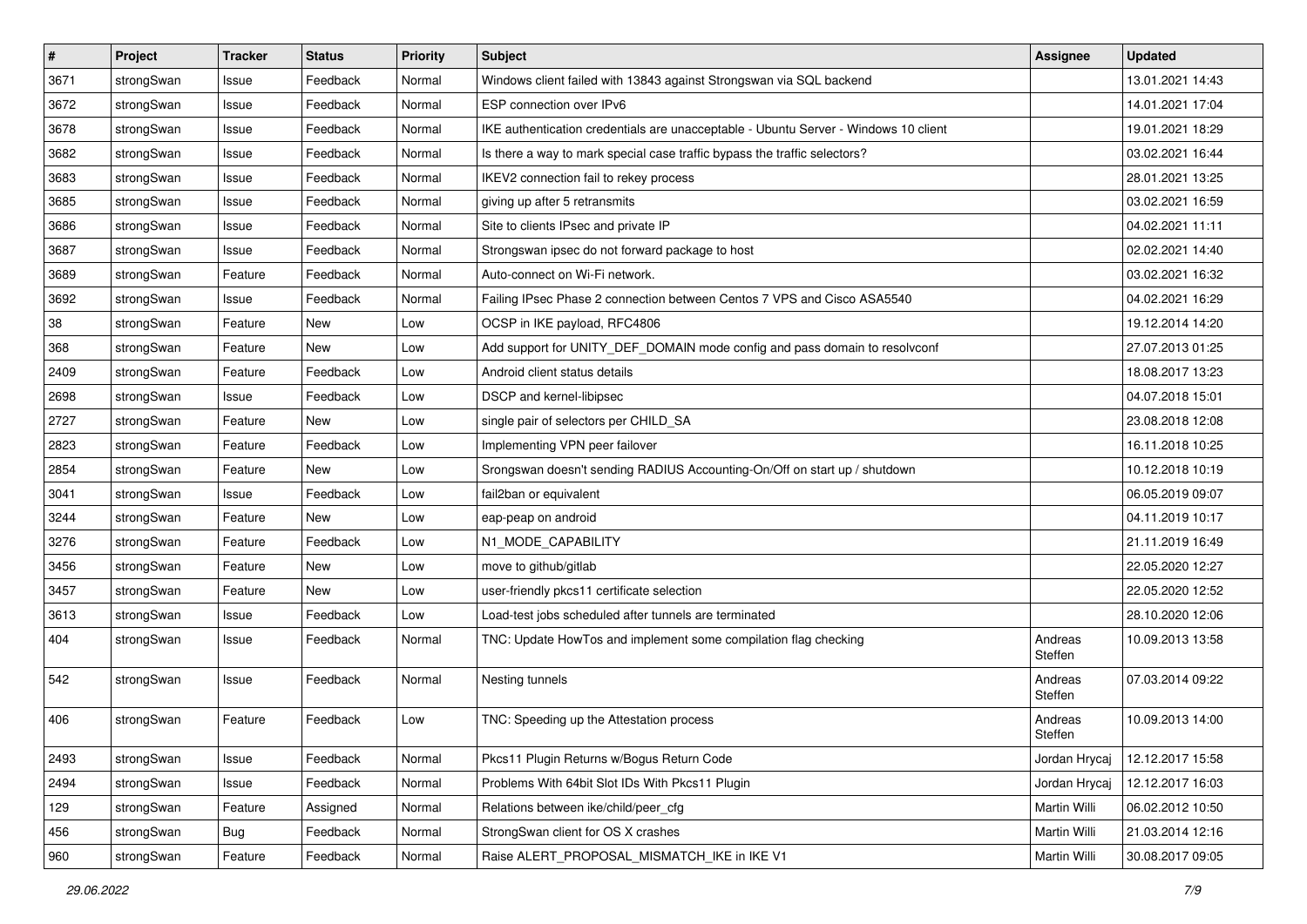| #    | Project    | <b>Tracker</b> | <b>Status</b> | <b>Priority</b> | <b>Subject</b>                                                                      | <b>Assignee</b>                 | <b>Updated</b>   |
|------|------------|----------------|---------------|-----------------|-------------------------------------------------------------------------------------|---------------------------------|------------------|
| 1165 | strongSwan | Issue          | New           | Normal          | StrongSwan Virtual Ip problem                                                       | Martin Willi                    | 19.10.2015 23:59 |
| 3606 | strongSwan | Issue          | Feedback      | Normal          | Using ipsec tunnel from "foreign" subnet                                            | Noel Kuntze                     | 26.10.2020 12:23 |
| 193  | strongSwan | <b>Bug</b>     | Assigned      | High            | Race condition between acquire jobs and Mobike update while switching WLANs         | Tobias<br><b>Brunner</b>        | 16.05.2012 12:18 |
| 173  | strongSwan | Feature        | Assigned      | Normal          | Support for IP address ranges in traffic selectors                                  | <b>Tobias</b><br><b>Brunner</b> | 14.06.2012 11:31 |
| 243  | strongSwan | Feature        | Feedback      | Normal          | Configure routing table in peer                                                     | Tobias<br><b>Brunner</b>        | 23.05.2013 20:03 |
| 268  | strongSwan | Feature        | Feedback      | Normal          | support for ssh keypairs in strongswan network-manager plugin                       | Tobias<br><b>Brunner</b>        | 19.02.2014 15:13 |
| 302  | strongSwan | <b>Bug</b>     | Feedback      | Normal          | No matching outbound IPsec policy                                                   | Tobias<br><b>Brunner</b>        | 01.03.2013 12:19 |
| 309  | strongSwan | Feature        | Feedback      | Normal          | Problem with Network Aliases for charon.interfaces_ignore and charon.interfaces_use | <b>Tobias</b><br>Brunner        | 21.03.2013 19:32 |
| 359  | strongSwan | Issue          | Feedback      | Normal          | <b>Mediation Server Connection</b>                                                  | Tobias<br><b>Brunner</b>        | 16.07.2013 16:25 |
| 420  | strongSwan | Feature        | Feedback      | Normal          | Add more of the verbs that were supported by pluto to the updown plugin             | Tobias<br><b>Brunner</b>        | 11.10.2013 07:56 |
| 462  | strongSwan | Issue          | Feedback      | Normal          | strongswan android app can not use on android 4.4 OS                                | Tobias<br>Brunner               | 06.01.2014 13:07 |
| 482  | strongSwan | Issue          | Feedback      | Normal          | NAT-NAT connection                                                                  | Tobias<br><b>Brunner</b>        | 09.10.2014 12:37 |
| 552  | strongSwan | Issue          | Feedback      | Normal          | move pki tool to ipsecdir                                                           | Tobias<br><b>Brunner</b>        | 14.04.2014 13:52 |
| 693  | strongSwan | Feature        | Feedback      | Normal          | Time policy for roadwarrior                                                         | Tobias<br><b>Brunner</b>        | 02.09.2014 11:06 |
| 2189 | strongSwan | Feature        | Assigned      | Normal          | Support RFC 8229: TCP Encapsulation of IKE and IPsec Packets                        | Tobias<br>Brunner               | 05.06.2020 19:48 |
| 3291 | strongSwan | Issue          | Feedback      | Normal          | IPSec IKEv2 Client to VPN service 2                                                 | Tobias<br><b>Brunner</b>        | 16.08.2020 12:58 |
| 3341 | strongSwan | Bug            | Feedback      | Normal          | Application Icon missing on firestick 4K                                            | Tobias<br><b>Brunner</b>        | 20.02.2020 09:31 |
| 3560 | strongSwan | Issue          | Feedback      | Normal          | PSK tunnel working - Cert fails with fragmention errors                             | Tobias<br><b>Brunner</b>        | 11.09.2020 14:15 |
| 3584 | strongSwan | Issue          | Feedback      | Normal          | Separate ipsec.conf file per conn and separate ipsec.secrets file per conn          | Tobias<br><b>Brunner</b>        | 30.09.2020 17:06 |
| 3594 | strongSwan | Issue          | Feedback      | Normal          | How to see the traffic at ESP in UDP SPIs and forwarding rule                       | Tobias<br><b>Brunner</b>        | 15.10.2020 13:57 |
| 3620 | strongSwan | Issue          | Feedback      | Normal          | L2TP/IPSEC ipsec.conf setting                                                       | Tobias<br><b>Brunner</b>        | 12.11.2020 10:14 |